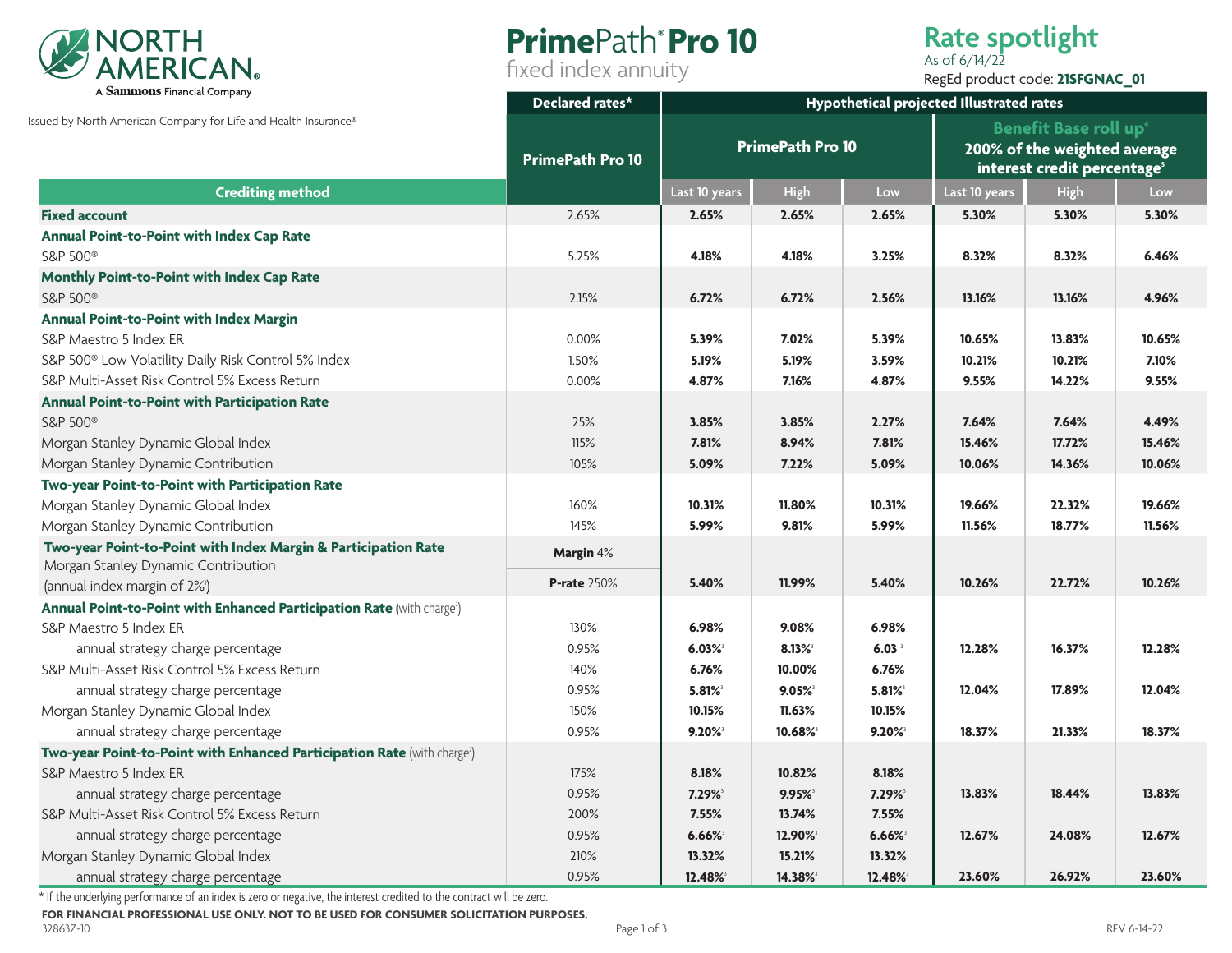Sammons Financial® is the marketing name for Sammons® Financial Group, Inc.'s member companies, including North American Company for Life and Health Insurance®. Annuities and life insurance are issued by, and product guarantees are solely the responsibility of, North American Company for Life and Health Insurance.

1. The Annual Index Margin is multiplied by two when it is applied at the end of each two-year term, guaranteed for the life of the contract. The Participation Rate is applied after the index margin.

- 2. Known as a strategy fee annual percentage in the contract. In exchange for the charge, an enhanced participation rate is received. The charge is multiplied by the number of years in the crediting term and is deducted once each term from the accumulated value allocated to the enhanced participation rate method. The charge will be deducted once each term at the earliest of any partial withdrawal that exceeds the penalty-free amount, a full surrender or the end of the term. The strategy charge will be deducted regardless of the interest credited to the contract and can lead to loss of premium in certain scenarios.
- 3. Net annual effective rate that reflects applicable strategy fees.
- 4. This amount is only applied to the benefit base, which is a value used only for determining lifetime payment amounts (LPA) and/ or the rider death benefit features. Benefit base is not the same as the contract accumulation value and may not be used for partial withdrawals, full surrender or as the base contract death benefit. Strategy charges do not reduce the Benefit Base. However, strategy charges are reflected in the Weighted Average Interest Credit Percentage used in determining the Benefit Base roll up amount.
- 5. The weighted average interest credit percentage is equal to the sum across all fixed and index account options of:
	- 1) the interest credit for the account during the contract year that ends on the current anniversary less any applicable strategy fee annual percentage multiplied the number of years in the term for terms that end on the current anniversary multiplied by
	- 2) weighted average allocation amount for that account on the prior contract anniversary divided by
	- 3) total weighted average allocation amounts for all accounts on the prior contract anniversary

Declared rates are based on current rates and are subject to change without notice.

Projected illustrated rates: Projected illustrated rates are based on the annual effective rates for the most recent, most favorable, and least favorable ten year period out of the last twenty years of historical index performance as taken from our current illustration for this product. The projected illustrated rates in this hypothetical example assume the index will repeat historical performance and that the annuity's current non-guaranteed elements, such as index caps, index margins, participation rates or other interest crediting adjustments, will not change. It is likely that the index will not repeat historical performance, the non-guaranteed elements will change, and actual rates will be higher or lower than those provided in this example but will not be less than the minimum guarantees.

Withdrawals taken prior to age 59 1/2 may be subject to IRS penalties.

Fixed index annuities are not a direct investment in the stock market. They are long term insurance products with guarantees backed by the issuing company. They provide the potential for interest to be credited based in part on the performance of specific indices, without the risk of loss of premium due to market downturns or fluctuation. Although fixed index annuities guarantee no loss of premium due to market downturns, deductions from the accumulation value for additional optional benefit riders or strategy fees associated with allocations to enhanced crediting methods could exceed interest credited to the accumulation value, which would result in loss of premium. They may not be appropriate for all clients. Interest credits to a fixed index annuity will not mirror the actual performance of the relevant index.

Insurance products issued by North American Company for Life and Health Insurance®, West Des Moines, Iowa. Product and features/ options may not be available in all states or appropriate for all clients. See product materials and state availability chart for further details, specific features/options, and limitations by product and state. PrimePath® Pro fixed index annuity is issued on base contract form NA1008A/ICC16-NA1008A.MVA or appropriate state variation including all applicable endorsements and riders.

#### **S&P**

The "S&P Multi-Asset Risk Control 5% Excess Return", "S&P 500®", "S&P 500® Low Volatility Daily Risk Control 5% Index", and "S&P Maestro 5 Index ER" ("Indices") are products of S&P Dow Jones Indices LLC or its affiliates ("SPDJI") and have been licensed for use by North American ("the Company"). Standard & Poor's® and S&P® are registered trademarks of Standard & Poor's Financial Services LLC ("S&P") and Dow Jones® is a registered trademark of Dow Jones Trademark Holdings LLC ("Dow Jones"). The trademarks have been licensed to SPDJI and have been sublicensed for use for certain purposes by the Company. PrimePath Pro ("Product") is not sponsored, endorsed, sold or promoted by SPDJI, Dow Jones, S&P, any of their respective affiliates (collectively, "S&P Dow Jones Indices"). S&P Dow Jones Indices does not make any representation or warranty, express or implied, to the owners of the PrimePath Pro or any member of the public regarding the advisability of investing in securities generally or in this Product particularly or the ability of these Indices to track general market performance. S&P Dow Jones Indices only relationship to North American with respect to these Indices is the licensing of the Index and certain trademarks, service marks and/or trade names of S&P Dow Jones Indices and/or its licensors. The Indices are determined, composed and calculated by S&P Dow Jones Indices without regard to North American or the Product. S&P Dow Jones Indices has no obligation to take the needs of the Company or the owners of this Product into consideration in determining, composing or calculating these Indices. S&P Dow Jones Indices is not responsible for and have not participated in the determination of the prices, and amount of PrimePath Pro or the timing of the issuance or sale of this Product or in the determination or calculation of the equation by which the Product is to be converted into cash, surrendered or redeemed, as the case may be. S&P Dow Jones Indices has no obligation or liability in connection with the administration, marketing or trading of the Product. There is no assurance that investment products based on these Indices will accurately track index performance or provide positive investment returns. S&P Dow Jones Indices LLC is not an investment advisor. Inclusion of a security within an index is not a recommendation by S&P Dow Jones Indices to buy, sell, or hold such security, nor is it considered to be investment advice.

S&P DOW JONES INDICES DOES NOT GUARANTEE THE ADEOUACY, ACCURACY, TIMELINESS AND/OR THE COMPLETENESS OF THESE INDICES OR ANY DATA RELATED THERETO OR ANY COMMUNICATION, INCLUDING BUT NOT LIMITED TO, ORAL OR WRITTEN COMMUNICATION (INCLUDING ELECTRONIC COMMUNICATIONS) WITH RESPECT THERETO. S&P DOW JONES INDICES SHALL NOT BE SUBJECT TO ANY DAMAGES OR LIABILITY FOR ANY ERRORS, OMISSIONS, OR DELAYS THEREIN. S&P DOW JONES INDICES MAKES NO EXPRESS OR IMPLIED WARRANTIES, AND EXPRESSLY DISCLAIMS ALL WARRANTIES, OF MERCHANTABILITY OR FITNESS FOR A PARTICULAR PURPOSE OR USE OR AS TO RESULTS TO BE OBTAINED BY NORTH AMERICAN, OWNERS OF THE PRIMEPATH PRO, OR ANY OTHER PERSON OR ENTITY FROM THE USE OF THE INDICES OR WITH RESPECT TO ANY DATA RELATED THERETO. WITHOUT LIMITING ANY OF THE FOREGOING, IN NO EVENT WHATSOEVER SHALL S&P DOW JONES INDICES BE LIABLE FOR ANY INDIRECT, SPECIAL, INCIDENTAL, PUNITIVE OR CONSEQUENTIAL DAMAGES INCLUDING BUT NOT LIMITED TO, LOSS OF PROFITS, TRADING LOSSES, LOST TIME OR GOODWILL, EVEN IF THEY HAVE BEEN ADVISED OF THE POSSIBILITY OF SUCH DAMAGES, WHETHER IN CONTRACT, TORT, STRICT LIABILITY, OR OTHERWISE. THERE ARE NO THIRD PARTY BENEFICIARIES OF ANY AGREEMENTS OR AGREEMENTS BETWEEN S&P DOW JONES INDICES AND THE COMPANY, OTHER THAN THE LICENSORS OF S&P DOW JONES INDICES.

The S&P 500® Low Volatility Daily Risk Control 5% Index is managed to a volatility target, and as a result the index performance will not match the performance of any other index or the markets in general since volatility control tends to reduce both the rate of negative performance and positive performance of the underlying index, thereby creating more stabilized performance. This iIndex has been in existence since Aug. 18, 2011. Ending values in years prior to inception are determined by S&P Dow Jones Indices LLC or its affiliates ("SPDJI") using the same methodology as used currently.

The S&P MARC 5% ER Index is managed to a volatility target, and as a result the index performance will not match the performance of any other index or the markets in general since volatility control tends to reduce both the rate of negative performance and positive performance of the underlying index, thereby creating more stabilized performance. This index has been in existence since Mar. 27, 2017. Ending Values in years prior to inception are determined by S&P Dow Jones Indices LLC or its affiliates ("SPDJI") using the same methodology as used currently.

S&P Maestro 5 Index ER is managed to a volatility target, and as a result the Index performance will not match the performance of any other index or the markets in general since volatility control tends to reduce both the rate of negative performance and positive performance of the underlying index, thereby creating more stabilized performance. This index has been in existence since 2/22/2021. Ending values in years prior to inception are determined by S&P Dow Jones Indices LLC or its affiliates ("SPDJI") using the same methodology as used currently.